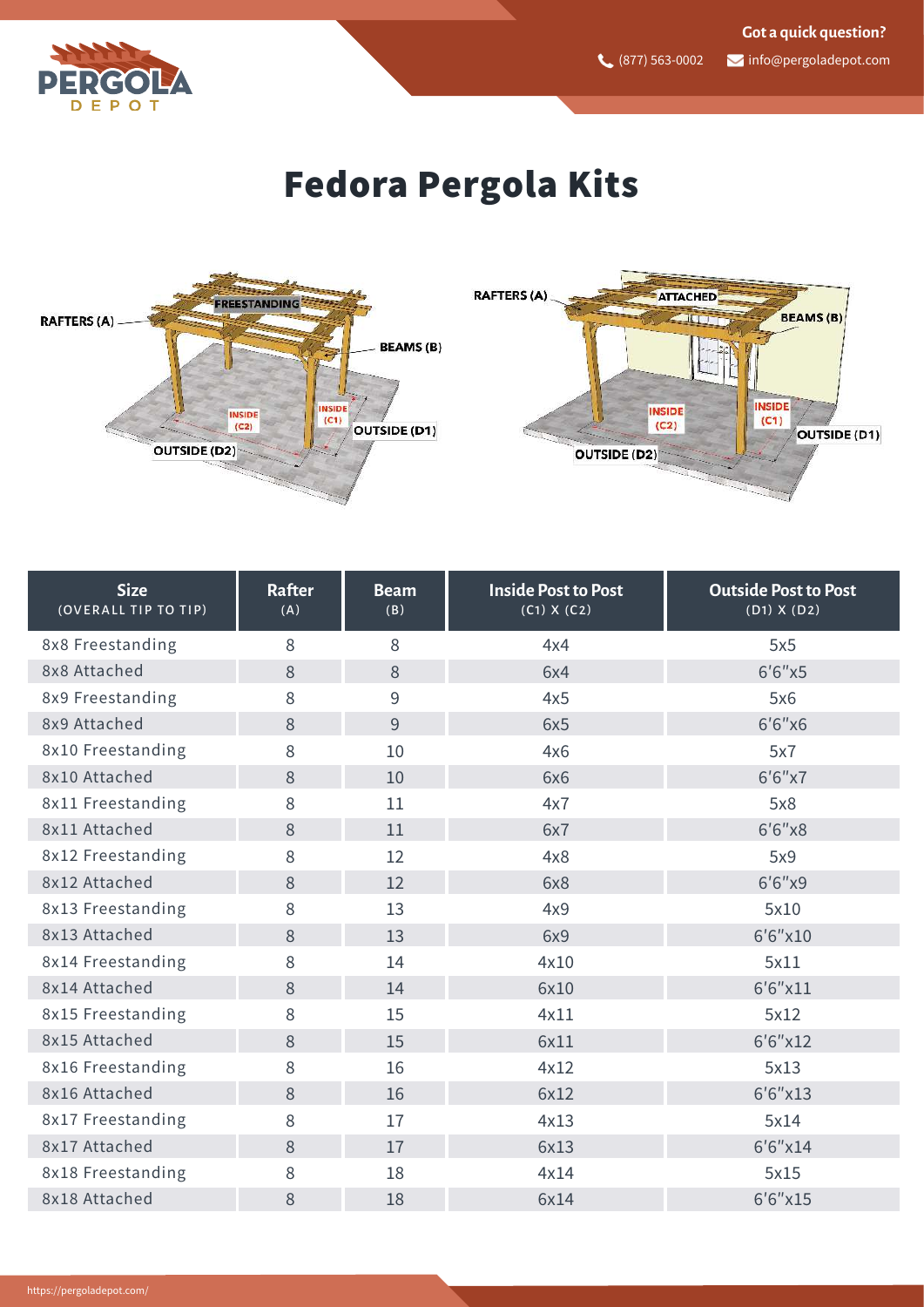

| <b>Size</b><br>(OVERALL TIP TO TIP) | <b>Rafter</b><br>(A) | <b>Beam</b><br>(B) | <b>Inside Post to Post</b><br>(C1) X (C2) | <b>Outside Post to Post</b><br>(D1) X (D2) |
|-------------------------------------|----------------------|--------------------|-------------------------------------------|--------------------------------------------|
| 8x19 Freestanding                   | 8                    | 19                 | 4x15                                      | 5x16                                       |
| 8x19 Attached                       | 8                    | 19                 | 6x15                                      | 6'6''x16                                   |
| 8x20 Freestanding                   | 8                    | 20                 | 4x16                                      | 5x17                                       |
| 8x20 Attached                       | $8\,$                | 20                 | 6x16                                      | 6'6''x17                                   |
| 9x9 Freestanding                    | 9                    | $\overline{9}$     | 5x5                                       | 6x6                                        |
| 9x9 Attached                        | 9                    | 9                  | 7x5                                       | 7'6''x6                                    |
| 9x10 Freestanding                   | 9                    | 10                 | 5x6                                       | 6x7                                        |
| 9x10 Attached                       | 9                    | 10                 | <b>7x6</b>                                | 7'6''x7                                    |
| 9x11 Freestanding                   | 9                    | 11                 | 5x7                                       | 6x8                                        |
| 9x11 Attached                       | $\overline{9}$       | 11                 | 7x7                                       | 7'6''x8                                    |
| 9x12 Freestanding                   | 9                    | 12                 | 5x8                                       | 6x9                                        |
| 9x12 Attached                       | $\overline{9}$       | 12                 | <b>7x8</b>                                | 7'6''x9                                    |
| 9x13 Freestanding                   | 9                    | 13                 | 5x9                                       | 6x10                                       |
| 9x13 Attached                       | 9                    | 13                 | <b>7x9</b>                                | 7'6''x10                                   |
| 9x14 Freestanding                   | 9                    | 14                 | 5x10                                      | 6x11                                       |
| 9x14 Attached                       | 9                    | 14                 | 7x10                                      | $7'6''$ $x11$                              |
| 9x15 Freestanding                   | 9                    | 15                 | 5x11                                      | 6x12                                       |
| 9x15 Attached                       | 9                    | 15                 | 7x11                                      | 7'6''x12                                   |
| 9x16 Freestanding                   | 9                    | 16                 | 5x12                                      | 6x13                                       |
| 9x16 Attached                       | 9                    | 16                 | 7x12                                      | 7'6''x13                                   |
| 9x17 Freestanding                   | 9                    | 17                 | 5x13                                      | 6x14                                       |
| 9x17 Attached                       | 9                    | 17                 | 7x13                                      | 7'6''x14                                   |
| 9x18 Freestanding                   | $\mathsf 9$          | 18                 | 5x14                                      | 6x15                                       |
| 9x18 Attached                       | 9                    | 18                 | 7x14                                      | 7'6''x15                                   |
| 9x19 Freestanding                   | 9                    | 19                 | 5x15                                      | 6x16                                       |
| 9x19 Attached                       | $9\,$                | 19                 | 7x15                                      | 7'6''x16                                   |
| 9x20 Freestanding                   | 9                    | 20                 | 5x16                                      | 6x17                                       |
| 9x20 Attached                       | $\overline{9}$       | 20                 | 7x16                                      | 7'6''x6                                    |
| 10x10 Freestanding                  | 10                   | 10                 | 6x6                                       | 7x7                                        |
| 10x10 Attached                      | 10                   | 10                 | 8x6                                       | 8'6''x7                                    |
| 10x11 Freestanding                  | 10                   | 11                 | 6x7                                       | 7x8                                        |
| 10x11 Attached                      | 10                   | 11                 | 8x7                                       | 8'6''x8                                    |
| 10x12 Freestanding                  | 10                   | 12                 | 6x8                                       | 7x9                                        |
| 10x12 Attached                      | 10                   | 12                 | 8x8                                       | 8'6''x9                                    |
| 10x13 Freestanding                  | 10                   | 13                 | 6x9                                       | 7x10                                       |
| 10x13 Attached                      | 10                   | 13                 | 8x9                                       | 8'6''x10                                   |
| 10x14 Freestanding                  | 10                   | 14                 | 5x10                                      | 7x11                                       |
| 10x14 Attached                      | 10                   | 14                 | 8x10                                      | 8'6"x11                                    |
|                                     |                      |                    |                                           |                                            |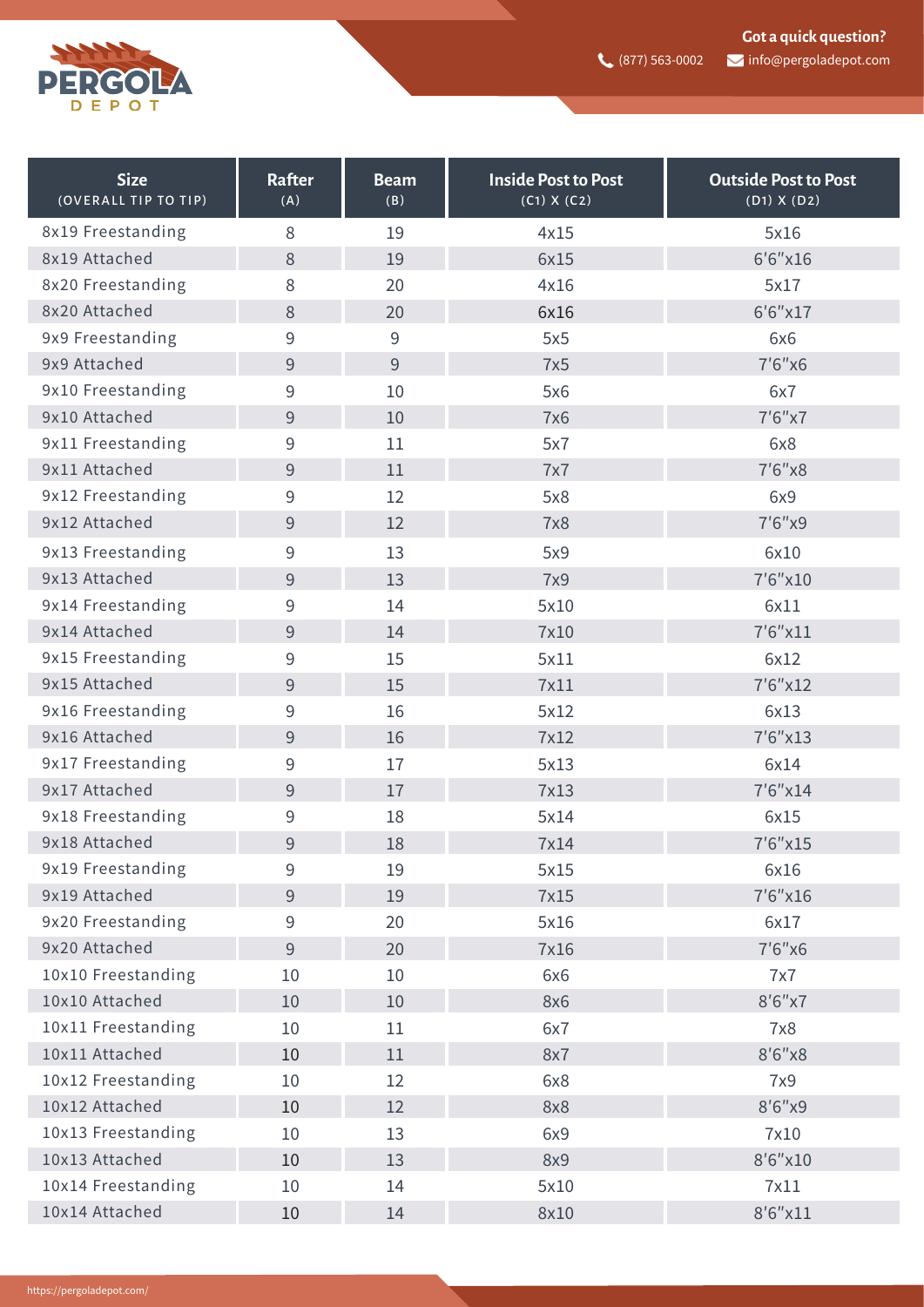

| <b>Size</b><br>(OVERALL TIP TO TIP) | Rafter<br>(A) | <b>Beam</b><br>(B) | <b>Inside Post to Post</b><br>(C1) X (C2) | <b>Outside Post to Post</b><br>(D1) X (D2) |
|-------------------------------------|---------------|--------------------|-------------------------------------------|--------------------------------------------|
| 10x15 Freestanding                  | 10            | 15                 | 6x11                                      | 7x12                                       |
| 10x15 Attached                      | 10            | 15                 | 8x11                                      | 8'6''x12                                   |
| 10x16 Freestanding                  | 10            | 16                 | 6x12                                      | 7x13                                       |
| 10x16 Attached                      | 10            | 16                 | 8x12                                      | 8'6"x13                                    |
| 10x17 Freestanding                  | 10            | 17                 | 6x13                                      | 7x14                                       |
| 10x17 Attached                      | 10            | 17                 | 8x13                                      | 8'6''x14                                   |
| 10x18 Freestanding                  | 10            | 18                 | 6x14                                      | 7x15                                       |
| 10x18 Attached                      | 10            | 18                 | 8x14                                      | 8'6"x15                                    |
| 10x19 Freestanding                  | 10            | 19                 | 6x15                                      | 7x16                                       |
| 10x19 Attached                      | 10            | 19                 | 8x15                                      | 8'6"x16                                    |
| 10x20 Freestanding                  | 10            | 20                 | 6x16                                      | 7x17                                       |
| 10x20 Attached                      | 10            | 20                 | 8x16                                      | 8'6''x17                                   |
| 11x11 Freestanding                  | 11            | 11                 | 7x7                                       | 8x8                                        |
| 11x11 Attached                      | 11            | 11                 | 9x7                                       | 9'6''x8                                    |
| 11x12 Freestanding                  | 11            | 12                 | 7x8                                       | 8x9                                        |
| 11x12 Attached                      | 11            | 12                 | 9x8                                       | 9'6''x9                                    |
| 11x13 Freestanding                  | 11            | 13                 | 7x9                                       | 8x10                                       |
| 11x13 Attached                      | 11            | 13                 | 9x9                                       | 9'6"x10                                    |
| 11x14 Freestanding                  | 11            | 14                 | 7x10                                      | 8x11                                       |
| 11x14 Attached                      | 11            | 14                 | 9x10                                      | 9'6"x11                                    |
| 11x15 Freestanding                  | 11            | 15                 | 7x11                                      | 8x12                                       |
| 11x15 Attached                      | 11            | 15                 | 9x11                                      | 9'6''x12                                   |
| 11x16 Freestanding                  | 11            | 16                 | 7x12                                      | 8x13                                       |
| 11x16 Attached                      | 11            | 16                 | 9x12                                      | 9'6"x13                                    |
| 11x17 Freestanding                  | 11            | 17                 | 7x13                                      | 8x14                                       |
| 11x17 Attached                      | 11            | 17                 | 9x13                                      | 9'6"x14                                    |
| 11x18 Freestanding                  | 11            | 18                 | 7x14                                      | 8x15                                       |
| 11x18 Attached                      | 11            | 18                 | 9x14                                      | 9'6''x15                                   |
| 11x19 Freestanding                  | 11            | 19                 | 7x15                                      | 8x16                                       |
| 11x19 Attached                      | 11            | 19                 | 9x15                                      | 9'6''x16                                   |
| 11x20 Freestanding                  | 11            | 20                 | 7x16                                      | 8x17                                       |
| 11x20 Attached                      | 11            | 20                 | 9x16                                      | 9'6''x17                                   |
| 12x12 Freestanding                  | 12            | 12                 | 8x8                                       | 9x9                                        |
| 12x12 Attached                      | 12            | 12                 | 10x8                                      | 10'6"x9                                    |
| 12x13 Freestanding                  | 12            | 13                 | 8x9                                       | 9x10                                       |
| 12x13 Attached                      | 12            | 13                 | 10x9                                      | 10'6"x10                                   |
| 12x14 Freestanding                  | 12            | 14                 | 8x10                                      | 9x11                                       |
| 12x14 Attached                      | 12            | 14                 | 10X10                                     | 10'6"x11                                   |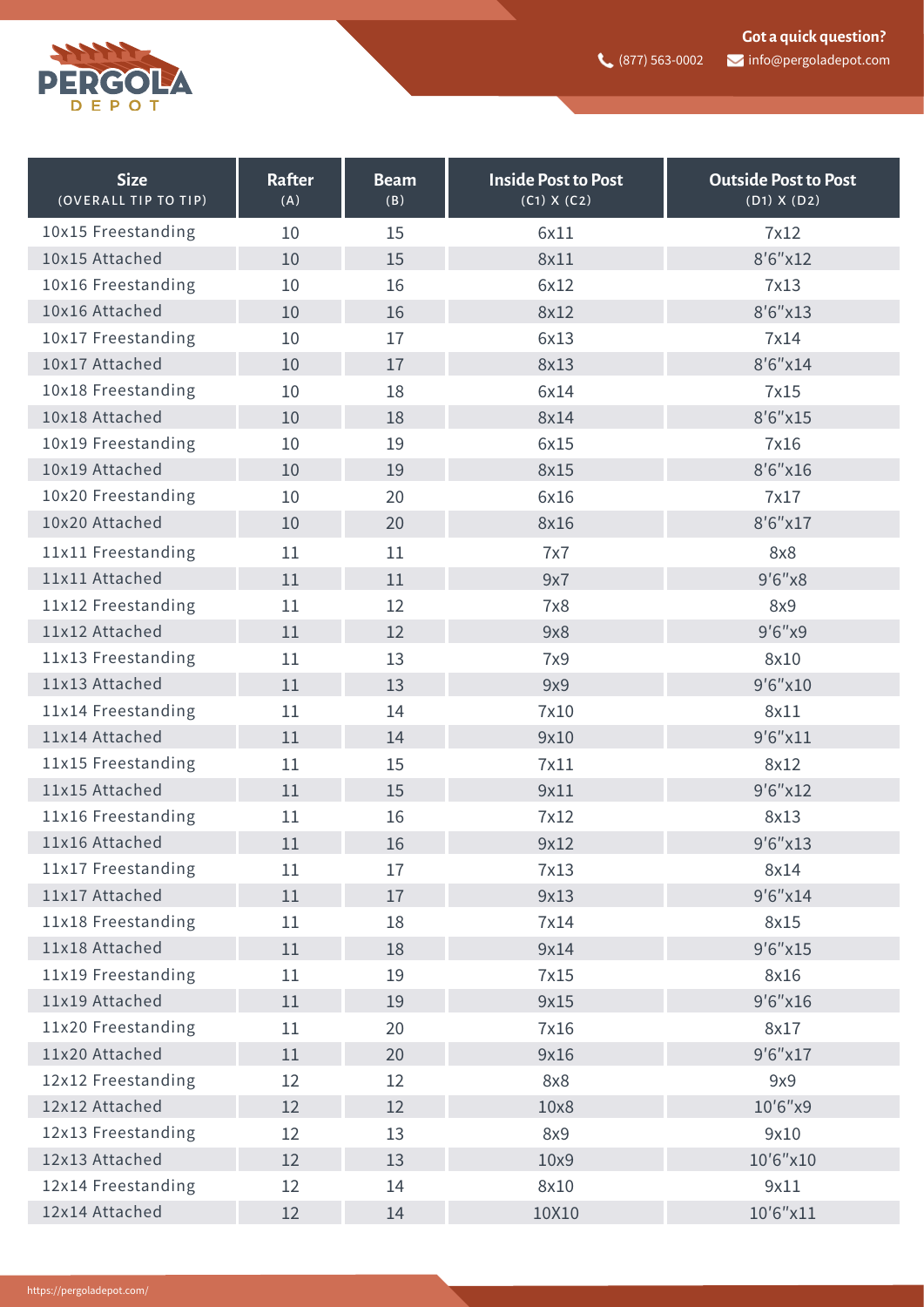

| <b>Size</b><br>(OVERALL TIP TO TIP) | Rafter<br>(A) | <b>Beam</b><br>(B) | <b>Inside Post to Post</b><br>(C1) X (C2) | <b>Outside Post to Post</b><br>(D1) X (D2) |
|-------------------------------------|---------------|--------------------|-------------------------------------------|--------------------------------------------|
| 12x15 Freestanding                  | 12            | 15                 | 8x11                                      | 9x12                                       |
| 12x15 Attached                      | 12            | 15                 | 10x11                                     | 10'6"x12                                   |
| 12x16 Freestanding                  | 12            | 16                 | 8x12                                      | 9x13                                       |
| 12x16 Attached                      | 12            | 16                 | 10x12                                     | 10'6"x13                                   |
| 12x17 Freestanding                  | 12            | 17                 | 8x13                                      | 9x14                                       |
| 12x17 Attached                      | 12            | 17                 | 10x13                                     | 10'6"x14                                   |
| 12x18 Freestanding                  | 12            | 18                 | 8x14                                      | 9x15                                       |
| 12x18 Attached                      | 12            | 18                 | 10x14                                     | 10'6"x15                                   |
| 12x19 Freestanding                  | 12            | 19                 | 8x15                                      | 9x16                                       |
| 12x19 Attached                      | 12            | 19                 | 10x15                                     | 10'6"x16                                   |
| 12x20 Freestanding                  | 12            | 20                 | 8x16                                      | 9x17                                       |
| 12x20 Attached                      | 12            | 20                 | 10x16                                     | 10'6"x17                                   |
| 13x13 Freestanding                  | 13            | 13                 | 9x9                                       | 10x10                                      |
| 13x13 Attached                      | 13            | 13                 | 11x9                                      | 11'6"x10                                   |
| 13x14 Freestanding                  | 13            | 14                 | 9x10                                      | 10x11                                      |
| 13x14 Attached                      | 13            | 14                 | 11×10                                     | 11'6"x11                                   |
| 13x15 Freestanding                  | 13            | 15                 | 9x11                                      | 10x12                                      |
| 13x15 Attached                      | 13            | 15                 | 11x11                                     | 11'6"x12                                   |
| 13x16 Freestanding                  | 13            | 16                 | 9x12                                      | 10x13                                      |
| 13x16 Attached                      | 13            | 16                 | 11x12                                     | 11'6"x13                                   |
| 13x17 Freestanding                  | 13            | 17                 | 9x13                                      | 10x14                                      |
| 13x17 Attached                      | 13            | 17                 | 11x13                                     | 11'6"x14                                   |
| 13x18 Freestanding                  | 13            | 18                 | 9x14                                      | 10x15                                      |
| 13x18 Attached                      | 13            | 18                 | 11x14                                     | 11'6"x15                                   |
| 13x19 Freestanding                  | 13            | 19                 | 9x15                                      | 10x16                                      |
| 13x19 Attached                      | 13            | 19                 | 11x15                                     | 11'6"x16                                   |
| 13x20 Freestanding                  | 13            | 20                 | 9x16                                      | 10x17                                      |
| 13x20 Attached                      | 13            | 20                 | 11x16                                     | 11'6"x17                                   |
| 14x14 Freestanding                  | 14            | 14                 | 10×10                                     | 11×11                                      |
| 14x14 Attached                      | 14            | 14                 | 12x10                                     | 12'6"x11                                   |
| 14x15 Freestanding                  | 14            | 15                 | 10x11                                     | 11x12                                      |
| 14x15 Attached                      | 14            | 15                 | 12x11                                     | 12'6"x12                                   |
| 14x16 Freestanding                  | 14            | 16                 | 10x12                                     | 11x13                                      |
| 14x16 Attached                      | 14            | 16                 | 12x12                                     | 12'6"x13                                   |
| 14x17 Freestanding                  | 14            | 17                 | 10x13                                     | 11×14                                      |
| 14x17 Attached                      | 14            | 17                 | 12x13                                     | 12'6"x14                                   |
| 14x18 Freestanding                  | 14            | 18                 | 10x14                                     | 11x15                                      |
| 14x18 Attached                      | 14            | 18                 | 12x14                                     | 12'6"x15                                   |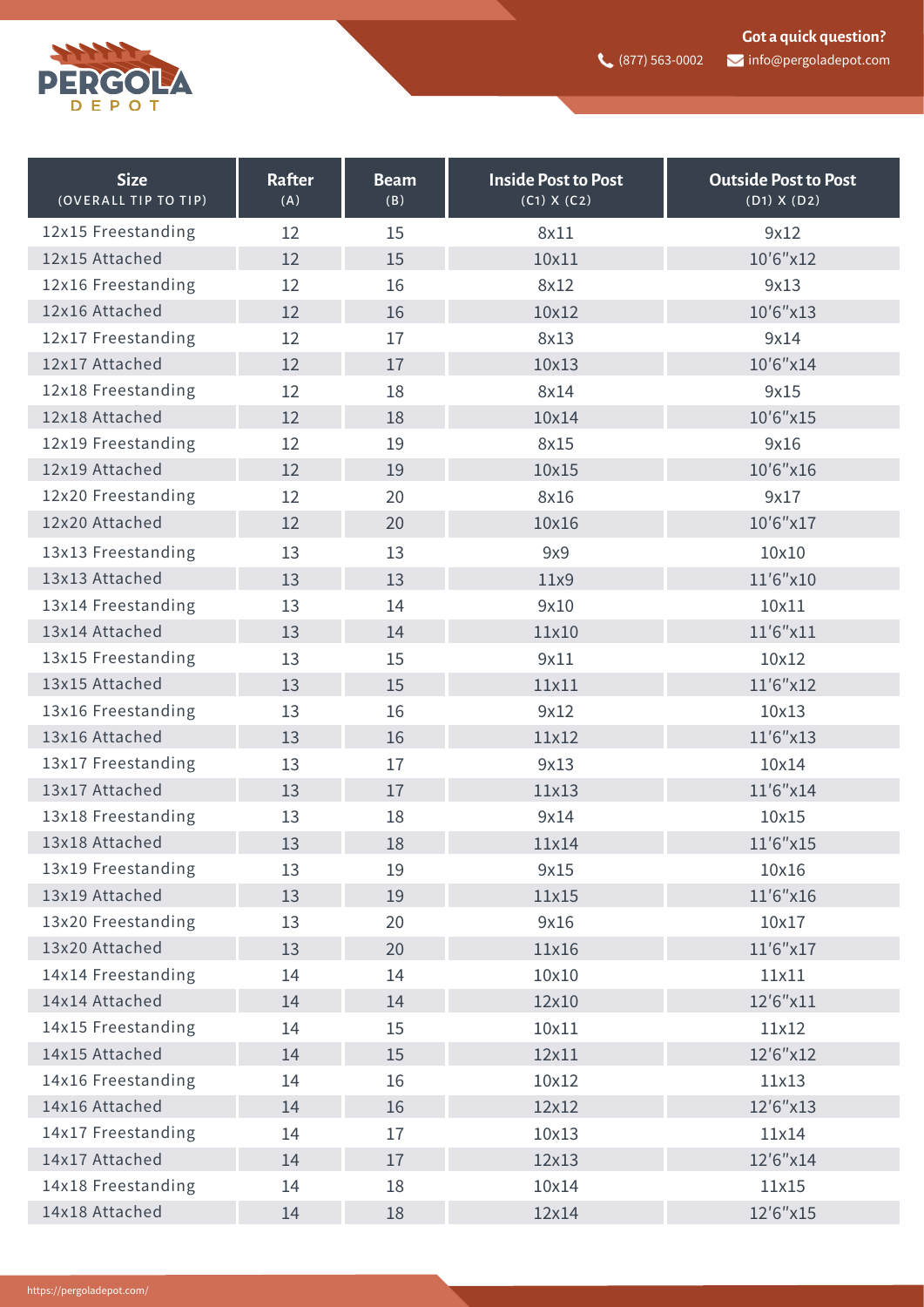

| <b>Size</b><br>(OVERALL TIP TO TIP) | Rafter<br>(A) | <b>Beam</b><br>(B) | <b>Inside Post to Post</b><br>(C1) X (C2) | <b>Outside Post to Post</b><br>$(D1)$ X $(D2)$ |
|-------------------------------------|---------------|--------------------|-------------------------------------------|------------------------------------------------|
| 14x19 Freestanding                  | 14            | 19                 | 10x15                                     | 11x16                                          |
| 14x19 Attached                      | 14            | 19                 | 12x15                                     | 12'6"x16                                       |
| 14x20 Freestanding                  | 14            | 20                 | 10x16                                     | 11x17                                          |
| 14x20 Attached                      | 14            | 20                 | 12x16                                     | 12'6"x17                                       |
| 15x15 Freestanding                  | 15            | 15                 | 11x11                                     | 12x12                                          |
| 15x15 Attached                      | 15            | 15                 | 13x11                                     | 13'6"x12                                       |
| 15x16 Freestanding                  | 15            | 16                 | 11x12                                     | 12x13                                          |
| 15x16 Attached                      | 15            | 16                 | 13x12                                     | 13'6"x13                                       |
| 15x17 Freestanding                  | 15            | 17                 | 11x13                                     | 12x14                                          |
| 15x17 Attached                      | 15            | 17                 | 13x13                                     | 13'6"x14                                       |
| 15x18 Freestanding                  | 15            | 18                 | 11x14                                     | 12x15                                          |
| 15x18 Attached                      | 15            | 18                 | 13x14                                     | 13'6"x15                                       |
| 15x19 Freestanding                  | 15            | 19                 | 11x15                                     | 12x16                                          |
| 15x19 Attached                      | 15            | 19                 | 13x15                                     | 13'6"x16                                       |
| 15x20 Freestanding                  | 15            | 20                 | 11x16                                     | 12x17                                          |
| 15x20 Attached                      | 15            | 20                 | 13x16                                     | 13'6"x17                                       |
| 16x16 Freestanding                  | 16            | 16                 | 12x12                                     | 13x13                                          |
| 16x16 Attached                      | 16            | 16                 | 14x12                                     | 14'6"x13                                       |
| 16x17 Freestanding                  | 16            | 17                 | 12x13                                     | 13x14                                          |
| 16x17 Attached                      | 16            | 17                 | 14x13                                     | 14'6"x14                                       |
| 16x18 Freestanding                  | 16            | 18                 | 12x14                                     | 13x15                                          |
| 16x18 Attached                      | 16            | 18                 | 14x14                                     | 14'6"x15                                       |
| 16x19 Freestanding                  | 16            | 19                 | 12x15                                     | 13x16                                          |
| 16x19 Attached                      | 16            | 19                 | 14x15                                     | 14'6"x16                                       |
| 16x20 Freestanding                  | 16            | 20                 | 12x16                                     | 13x17                                          |
| 16x20 Attached                      | 16            | 20                 | 14x16                                     | 14'6"x17                                       |
| 17x17 Freestanding                  | 17            | 17                 | 13x13                                     | 14x14                                          |
| 17x17 Attached                      | 17            | 17                 | 15x13                                     | 15'6"x14                                       |
| 17x18 Freestanding                  | 17            | 18                 | 13x14                                     | 14x15                                          |
| 17x18 Attached                      | 17            | 18                 | 15x14                                     | 15'6"x15                                       |
| 17x19 Freestanding                  | 17            | 19                 | 13x15                                     | 14x16                                          |
| 17x19 Attached                      | 17            | 19                 | 15x15                                     | 15'6"x16                                       |
| 17x20 Freestanding                  | 17            | 20                 | 13x16                                     | 14x17                                          |
| 17x20 Attached                      | 17            | 20                 | 15x16                                     | 15'6"x17                                       |
| 18x18 Freestanding                  | 18            | 18                 | 14x14                                     | 15x15                                          |
| 18x18 Attached                      | 18            | 18                 | 16x16                                     | 16'6"x15                                       |
| 18x19 Freestanding                  | 18            | 19                 | 14x15                                     | 15x16                                          |
| 18x19 Attached                      | 18            | 19                 | 16x15                                     | 16'6"x16                                       |